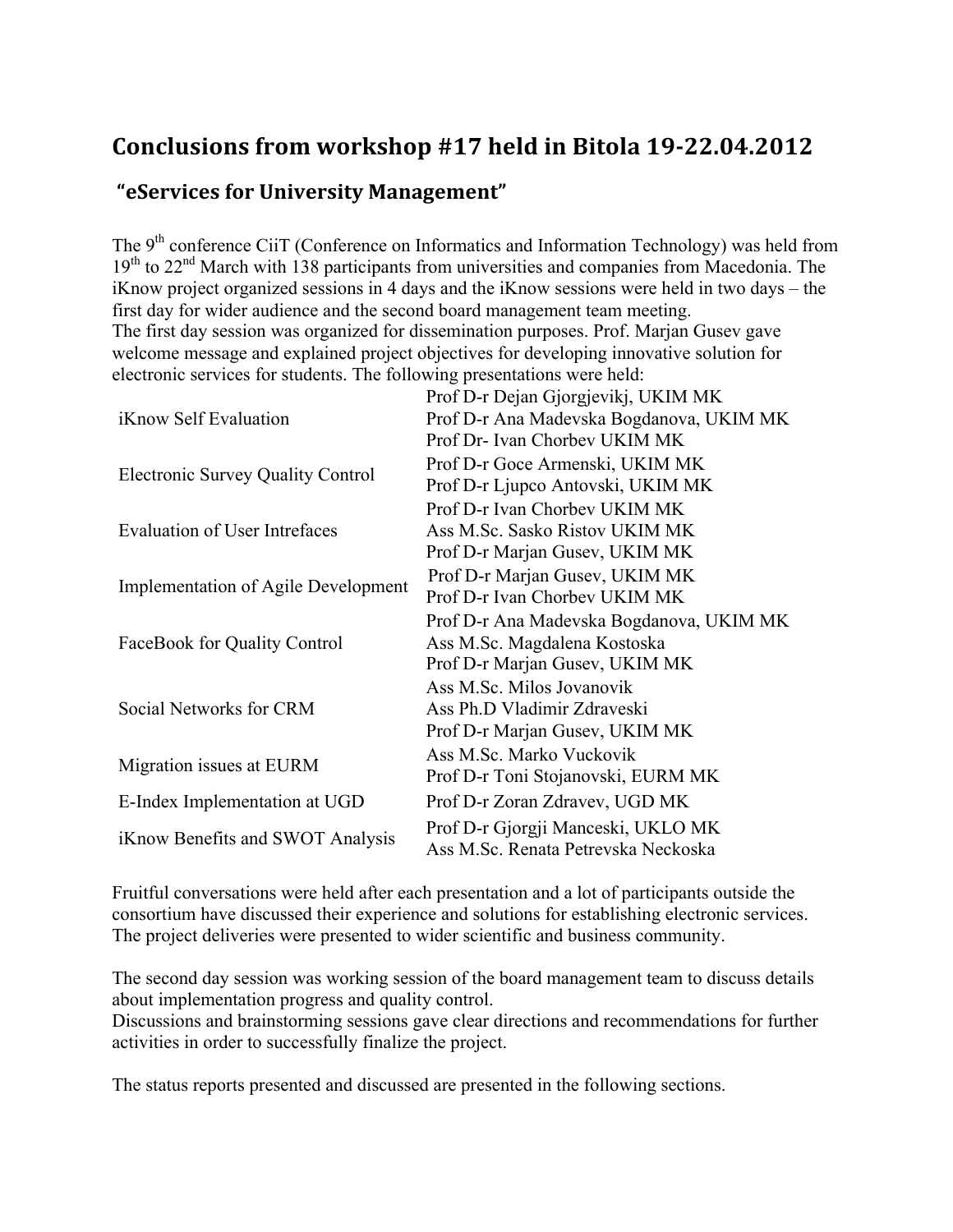# **Progress report for UKIM implementation**

### **Enrollment module**

The enrollment module was developed in 2011 and was successfully used for the enrolment of new students in August 2012. Several faculties in the university used it. The Faculty for Computer Science and Engineering (FCSE) relied completely on the iKnow software for enrollment. For example, more than 700 applications were successfully processed, ranked and enrolled in 8 study programs in FCSE. Other faculties either relied on it completely or used it in parallel and achieved the same results. Training sessions for this module were held extensively in July and August 2011.

All problems faced in the software's initial use are being addressed and corrected in the software update of the enrollment module that is worked on at this moment. Experiences and user demands collected in the test run in August 2011 are being implemented in the updated version. The new training sessions for the new version are planned to commence on Monday, April  $30<sup>th</sup>$ , 2012. Training sessions are planned to be held every Monday during May 2012.

#### **Core module**

The core module of iKnow was developed in the fall of 2011. It was deployed in production in December 2011, and was initially used for exam application by freshmen students at the end of December. The test use was extremely successful, resulting in increased use ever since. The FCSE, the Faculty for Natural Sciences, as well as the Faculty for Veterinary Medicine depend completely on the iKnow system for managing the new students, while other faculties run the system in parallel, awaiting the final version and end of the agile development to completely discard legacy systems. Students have used it to enroll in the spring semester of 2012 with ease and without problems.

Training sessions were held every Monday in December 2011 and January 2012. Along with presentations and practical training, the trainees presented their demands and customizations. The requests were accepted by the developers during the period of agile development. The agile development of the core module has been ongoing, and at this moment the functionalities requested by users during various training sessions have almost all been implemented. The satisfaction of the staff and students in the FCSE with the system has resulted in the decision to migrate all students into the iKnow software, discarding legacy systems. The migration is planned to take place at the end of April 2012. Strict time schedule for the migration has not been set due to several challenges, primarily inconsistencies in the data in the legacy systems.

Reports are the major component of the core module that have not been fully completed yet. Some are functional, and others are being fine-tuned with addition of new filters as well as columns in the grids.

An overview of the use of the system at UKIM can be seen on the table giving the amount of imported data in the system:

| Faculty                | Plans          | Programs | Teachers | Students |
|------------------------|----------------|----------|----------|----------|
| Архитектонски факултет |                | 89       | 36       | 126      |
| Градежен факултет      | n              | 470      | 56       |          |
| Економски факултет     |                | 798      | 68       | 184      |
| Машински факултет      | $\overline{A}$ | 154      | 80       | 299      |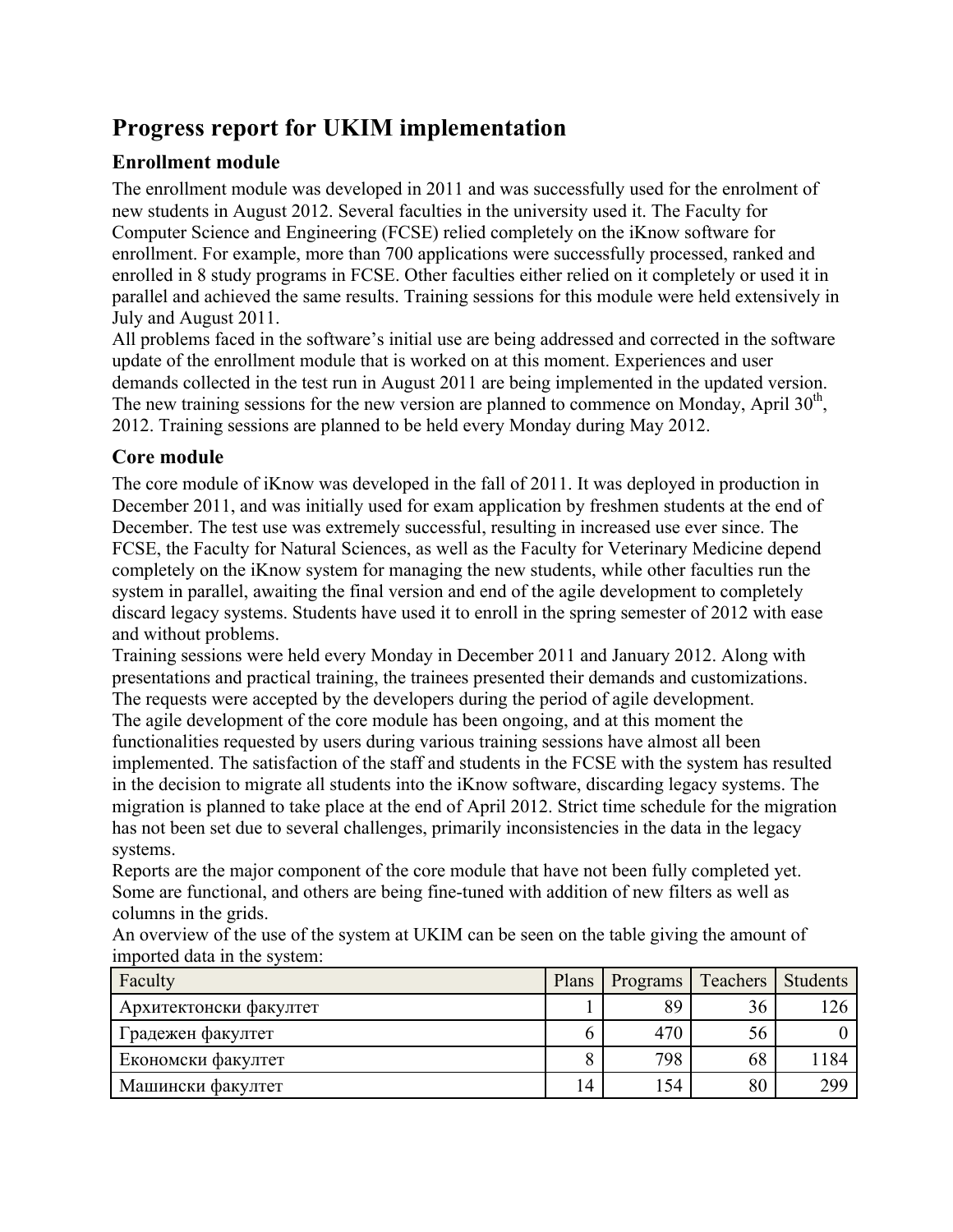| Медицински факултет                                          | 5              | $\overline{0}$   | $\theta$ | $\Omega$       |
|--------------------------------------------------------------|----------------|------------------|----------|----------------|
| Педагошки факултет "Св. Климент Охридски"                    | 7              | $\theta$         | 39       | 313            |
| Правен факултет "Јустинијан Први"                            | $\overline{4}$ | $\boldsymbol{0}$ | $\theta$ | $\overline{0}$ |
| Природно-математички факултет                                | 42             | 329              | 129      | 447            |
| Стоматолошки факултет                                        | 3              | 152              | 89       | 128            |
| Технолошко-металуршки факултет                               | $\overline{7}$ | 105              | 53       | 101            |
| Факултет за ветеринарна медицина                             | 1              | 119              | 43       | 30             |
| Факултет за дизајн и технологии на мебел и<br>ентериер       | $\overline{2}$ | 100              | 23       | 17             |
| Факултет за драмски уметности                                | 3              | 240              | 34       | 32             |
| Факултет за електротехника и информациски<br>технологии      | 10             | 144              | 97       | 225            |
| Факултет за земјоделски науки и храна                        | 36             | 614              | 63       | $\overline{2}$ |
| Факултет за информатички науки и<br>компјутерско инженерство | 31             | 1378             | 88       | 666            |
| Факултет за ликовни уметности                                | 16             | 1284             | 21       | 52             |
| Факултет за музичка уметност                                 | 38             | 3362             | 60       | 87             |
| Факултет за физичка култура                                  | 24             | 359              | 26       | 140            |
| Фармацевтски факултет                                        | $\overline{2}$ | 2                | 44       | $\theta$       |
| Филозофски факултет                                          | 16             | 873              | 123      | 20             |
| Филолошки факултет "Блаже Конески"                           | 36             | 313              | 101      |                |
| Шумарски факултет                                            | $\overline{2}$ | 28               | 17       | $\overline{0}$ |
| Total                                                        | 314            | 10913            | 1290     | 3870           |

## **Implementation at UKLO**

By the end of 2011, all the necessary hardware equipment has already been purchased an installed at the premises of the Rectorate of the University. The UKLO implementation team is in continuous communication with the development team from the software vendor side, working on software debugging and implementation of new functionalities, specific to the workflow and document management procedures acquired at the University. All the organizational units of the University, as well as all the study programs that they offer, have been entered in the database. Each user received an account that suits his/her role whether he/she is a teacher, an administrator or a manager.

For testing purposes, a copy of the software system has been installed and configured at a backup platform, located at the Faculty of Technical Sciences in Bitola. In the testing phase, the Faculty of Technical Sciences in Bitola, the Faculty of Economics in Prilep, and the Medical School in Bitola, expressed their willingness to actively participate even in the earliest stages of software testing and evaluation.

One dissemination event has been organized in early February 2012, as an awareness raising activity, with representatives from eleven organizational units of the University, including IT administrators, heads of student services, and vice-deans for educational affairs.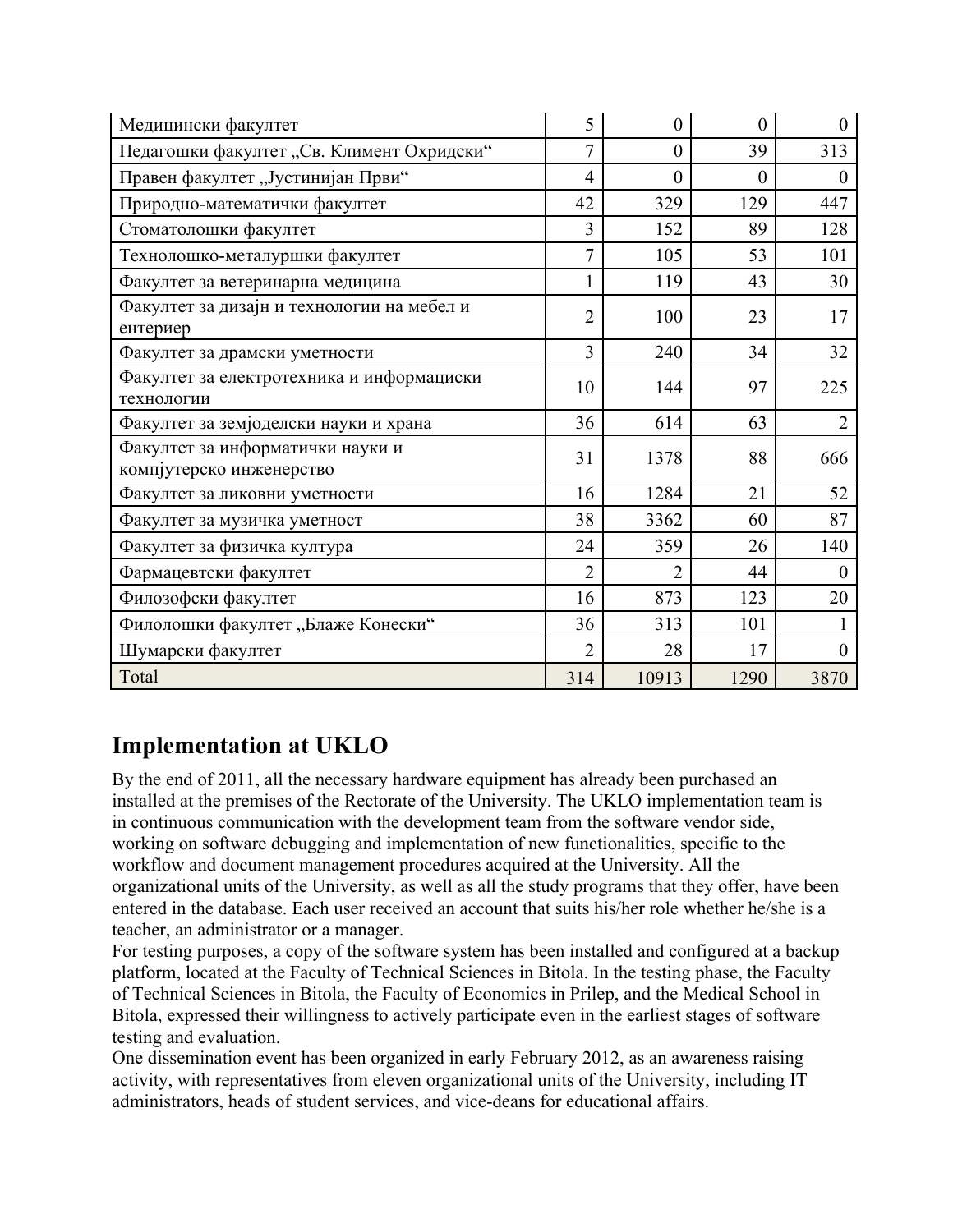## **E-Index Implementation at UGD**

E-Index office is established with total 7 employees:

4 ICT experts (2 engineers and 2 assistants) and 3 administrative officers are employed

All students' data are migrated, total 15827 students records.

Starting from September 2011, professors and assistants can mark all students' activities in Eindex (points from assessments, tests, attendance etc.)

Starting from January 2012, students from last 3 generation are applying online (thru E-index) for exams

In February 2012 are received 44159 applications for exams

From February Students can pay tax for exams thru E-index

### **Implementation at FON**

FON University has its own software team that develops the system for student services. All of the iKnow deliveries were used for some new ideas in this system and compatibility issues with iKnow.

FON University has around 4000 students in total for all faculties. The migration of the student data from the legacy system covered 3150 students. The others are students that belong to some specific categories: disputed, repeaters and the ones should graduate this year.

The biggest lack of the legacy system at FON is that it didn't cover the financial part. So, the biggest problem in the migration of the data was the lack of financial data.

At FON University was provided financial software from the third party. The student services system is integrated with this software and in this moment it works well.

In September 2011 the system was deployed and the administrative staff was trained to use the new environment. In February 2012 the student's role was deployed and for the first time the system was opened for wider population. In April 2012 the portal for the teachers was deployed and the automatic data flow was completely established.

In all exam sessions where students were allowed to access their electronic file, additional lists with students with problems were prepared manually. This is a normal situation when we had to enter the financial data semi-manually from some legacy systems, so the chances for mistakes were high. In February, around 1600 student files were successfully established with all necessary data. In April colloquia session this number was increased by 350, and now, at the end of April, we have around 2200 "cleaned" files. We expect to achieve around 90% from the migrated data until September 2012, which will be very satisfactory to the FON Management. At FON a lot of processes should be reviewed, especially in the financial data. There are a lot of financial models offered to the prospective students. This number should be reduced for the next generation, because the problematic files are mostly in this status because of this data.

## **Implementation at EURM**

EURM's iKnow team took active part in meetings in Skopje, London, Dortmund, and Bitola. Data migration from legacy application to the iKnow database is under way. Numerous issues have been discovered related to data inconsistencies, missing or incorrect data, and differences in data schemes.